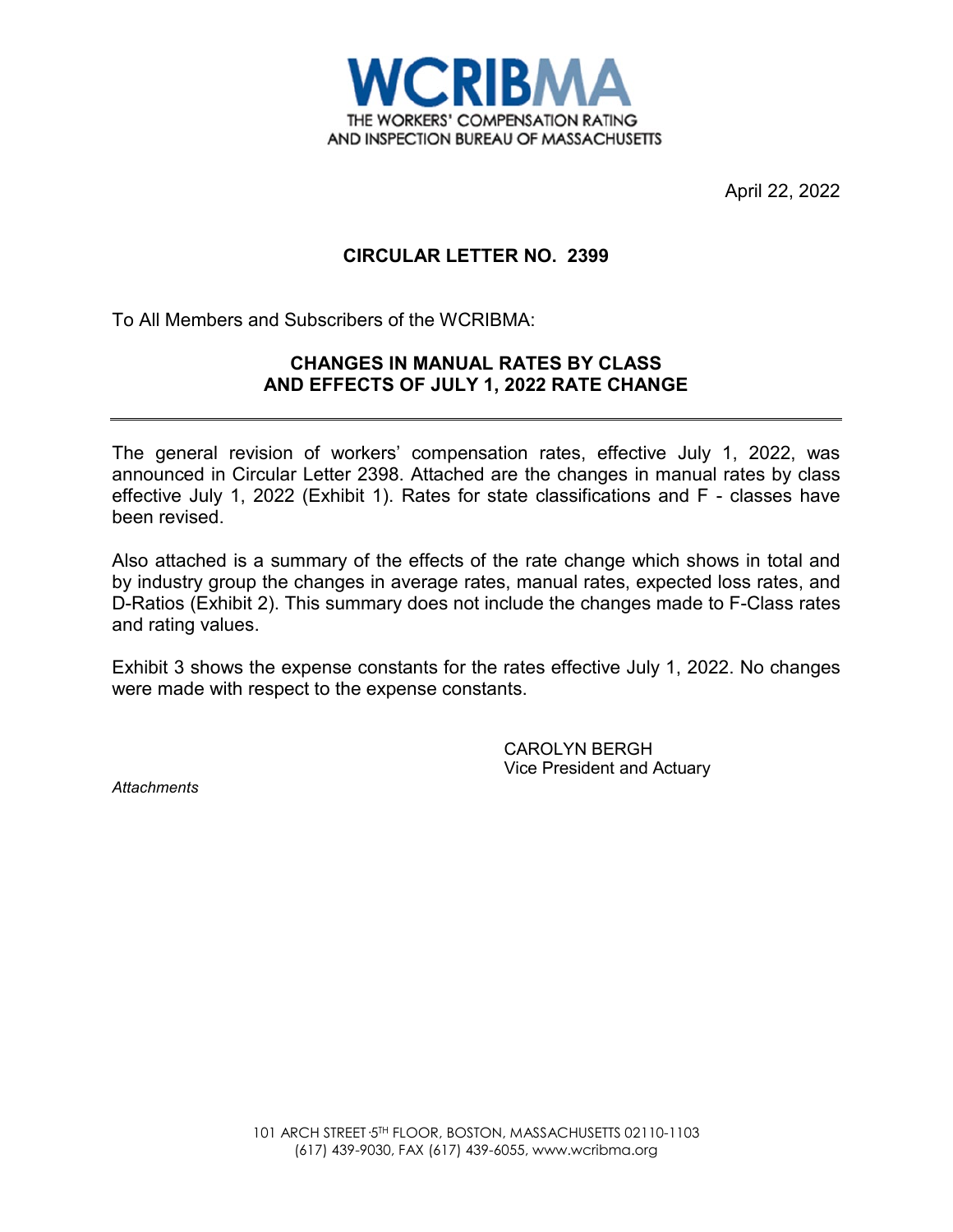| Class        |                                                                                                                   |               | Manual Rate   Manual Rate     | Percent                |
|--------------|-------------------------------------------------------------------------------------------------------------------|---------------|-------------------------------|------------------------|
| Code         | <b>Class Description</b>                                                                                          |               | Eff. 7/1/2020   Eff. 7/1/2022 | Change                 |
| 0005         | <b>FARM: NURSERY EMP &amp; DRIVERS</b>                                                                            | 2.05          | 2.11                          | 2.9%                   |
| 0008<br>0016 | FARM: GARDENING-MARKET OR TRUCK & DRIVERS<br><b>FARM: ORCHARDS &amp; DRIVERS</b>                                  | 2.26<br>3.10  | 2.07<br>2.99                  | $(8.4\%)$<br>(3.5%)    |
| 0034         | FARM: POULTRY OR EGG PRODUCERS & DRIVERS                                                                          | 2.72          | 2.58                          | $(5.1\%)$              |
| 0035         | <b>FARM: FLORIST &amp; DRIVERS</b>                                                                                | 1.64          | 1.41                          | $(14.0\%)$             |
| 0036         | <b>FARM: DAIRY &amp; DRIVERS</b>                                                                                  | 2.72          | 2.58                          | $(5.1\%)$              |
| 0042<br>0046 | LANDSCAPE GARDENING & DRIVERS<br>FERTILIZER OR PESTICIDE APPLICATION-COMM OR DOMESTIC, DRIVERS                    | 3.14<br>1.87  | 2.88<br>2.04                  | $(8.3\%)$<br>9.1%      |
| 0050         | FARM MACHINERY OPERATION-BY CONTRACTOR & DRIVERS                                                                  | 3.63          | 3.70                          | 1.9%                   |
| 0059         | OCCUPATIONAL DISEASE-ABRASIVE/SAND BLAST                                                                          | 0.23          | 0.22                          | $(4.3\%)$              |
| 0065         | OCCUPATIONAL DISEASE-STEEL                                                                                        | 0.10          | 0.10                          | 0.0%                   |
| 0066         | OCCUPATIONAL DISEASE-NON FERROUS METALS                                                                           | 0.08          | 0.08                          | 0.0%                   |
| 0067<br>0079 | OCCUPATIONAL DISEASE-IRON<br>FARM: BERRY OR VINEYARD & DRIVERS                                                    | 0.08<br>2.37  | 0.08<br>2.01                  | 0.0%<br>$(15.2\%)$     |
| 0083         | <b>FARM: CATTLE OR LIVESTOCK RAISING NOC &amp; DRIVERS</b>                                                        | 3.07          | 3.08                          | 0.3%                   |
| 0106         | TREE PRUNING, SPRAYING, REPAIRING & DRIVERS                                                                       | 8.71          | 8.37                          | (3.9%)                 |
| 0113         | FARM: FISH HATCHERY & DRIVERS                                                                                     | 2.72          | 2.58                          | $(5.1\%)$              |
| 0170         | <b>FARM: ANIMAL RAISING &amp; DRIVERS</b>                                                                         | 2.72          | 2.58                          | $(5.1\%)$              |
| 0771<br>0908 | EXPLOSIVES OR AMMUNITION MFG: NOC - & DRIVERS<br>DOMESTIC WORKERS-INSIDE-OCCASIONAL-NOC                           | 0.62<br>71.00 | 0.56<br>73.00                 | $(9.7\%)$<br>2.8%      |
| 0909         | DOMESTIC WORKERS-OUTSIDE-OCCASIONAL-INCL OCCASNL PRIV CHAUFF                                                      | 162.00        | 163.00                        | 0.6%                   |
| 0912         | DOMESTIC WORKERS-OUTSIDE-INCL PRIVATE CHAUFFERS                                                                   | 323.00        | 325.00                        | 0.6%                   |
| 0913         | DOMESTIC WORKERS-INSIDE-NOC                                                                                       | 141.00        | 146.00                        | 3.5%                   |
| 0917         | DOMESTIC SERVICE CONTRACTOR-INSIDE                                                                                | 2.23          | 2.02                          | $(9.4\%)$              |
| 0918         | DOMESTIC WORKERS-INSIDE-PHYSICAL ASSISTANCE                                                                       | 0.42          | 0.37                          | $(11.9\%)$             |
| 1430<br>1438 | SMELTING, SINTERING OR REFINING-LEAD & DRIVERS<br>SMELTING, SINTERING OR REFINING-METALS-NOT IRON OR LEAD-NOC & D | 4.80<br>2.93  | 4.31<br>2.85                  | $(10.2\%)$<br>(2.7%)   |
| 1463         | <b>ASPHALT WORKS &amp; DRIVERS</b>                                                                                | 9.62          | 10.40                         | 8.1%                   |
| 1624         | <b>QUARRY NOC &amp; DRIVERS</b>                                                                                   | 3.29          | 3.35                          | 1.8%                   |
| 1655         | LIME MFG-QUARRY-SURFACE & DRIVERS                                                                                 | 2.60          | 2.19                          | $(15.8\%)$             |
| 1701         | <b>CEMENT MFG</b>                                                                                                 | 1.98          | 1.93                          | $(2.5\%)$              |
| 1710         | <b>STONE CRUSHING &amp; DRIVERS</b>                                                                               | 3.29          | 3.35                          | 1.8%                   |
| 1747<br>1748 | <b>EMERY WORKS &amp; DRIVERS</b><br>ABRASIVE WHEEL MFG & DRIVERS                                                  | 2.56<br>2.69  | 2.30<br>2.77                  | $(10.2\%)$<br>3.0%     |
| 1853         | MICA GOODS MFG & MICA PREPARING                                                                                   | 1.17          | 1.10                          | $(6.0\%)$              |
| 1924         | WIRE DRAWING OR CABLE MFG-NOT IRON OR STEEL                                                                       | 1.98          | 1.92                          | $(3.0\%)$              |
| 1925         | <b>DIE CASTING MFG</b>                                                                                            | 5.13          | 5.55                          | 8.2%                   |
| 2003         | BAKERY & DRIVERS, ROUTE SUPERVISORS                                                                               | 3.20          | 3.13                          | $(2.2\%)$              |
| 2014<br>2021 | <b>GRAIN MILLING</b><br>SUGAR REFINING-ALL OPERATIONS & DRIVERS                                                   | 3.32<br>2.08  | 3.38<br>2.24                  | 1.8%<br>7.7%           |
| 2039         | ICE CREAM MFG & DRIVERS                                                                                           | 3.16          | 3.19                          | 0.9%                   |
| 2041         | <b>CONFECTION MFG</b>                                                                                             | 2.13          | 1.98                          | $(7.0\%)$              |
| 2070         | CREAMERY OR DAIRY & ROUTE SUPERVISORS, DRIVERS                                                                    | 3.13          | 2.86                          | $(8.6\%)$              |
| 2081         | <b>BUTCHERING</b>                                                                                                 | 2.38          | 2.27                          | $(4.6\%)$              |
| 2089<br>2095 | PACKING HOUSE- ALL OPERATIONS<br><b>MEAT PRODUCTS MFG-NOC</b>                                                     | 2.35<br>2.61  | 2.27<br>2.34                  | (3.4%)<br>$(10.3\%)$   |
| 2101         | <b>FISH CURING</b>                                                                                                | 2.35          | 2.27                          | (3.4%)                 |
| 2111         | <b>CANNERY NOC</b>                                                                                                | 1.90          | 1.87                          | $(1.6\%)$              |
| 2114         | <b>OYSTERMEN</b>                                                                                                  | 2.35          | 2.27                          | (3.4%)                 |
| 2115         | SEAFOOD PRODUCTS MFG-NOC                                                                                          | 4.50          | 4.86                          | 8.0%                   |
| 2121         | <b>BREWERY &amp; DRIVERS</b>                                                                                      | 1.24          | 1.23                          | (0.8%                  |
| 2130<br>2131 | SPIRITUOUS LIQUOR DISTILLERY<br>SPIRITUOUS LIQUOR BOTTLING                                                        | 1.27<br>2.53  | 1.26<br>2.58                  | (0.8%<br>2.0%          |
| 2143         | <b>FRUIT JUICE MFG</b>                                                                                            | 1.92          | 2.08                          | 8.3%                   |
| 2150         | <b>ICE MFG</b>                                                                                                    | 3.39          | 3.19                          | (5.9%)                 |
| 2156         | BOTTLING-NOT CARBONATED LIQUIDS OR SPIRIT LIQRS & RTE SUP, DR                                                     | 3.77          | 3.39                          | $(10.1\%)$             |
| 2157         | BOTTLING NOC & ROUTE SUPERVISORS, DRIVERS                                                                         | 3.47          | 3.59                          | 3.5%                   |
| 2172<br>2211 | CIGARETTE MFG<br>COTTON BATTING, WADDING OR WASTE MFG                                                             | 1.53<br>5.20  | 1.49<br>4.88                  | $(2.6\%)$<br>$(6.2\%)$ |
| 2220         | YARN OR THREAD MFG-COTTON                                                                                         | 1.96          | 2.12                          | 8.2%                   |
| 2260         | WOOL COMBING OR SCOURING                                                                                          | 4.71          | 4.41                          | $(6.4\%)$              |
| 2288         | <b>FELTING MFG</b>                                                                                                | 3.02          | 3.24                          | 7.3%                   |
| 2305         | <b>TEXTILE FIBER MFG-SYNTHETIC</b>                                                                                | 2.93          | 2.64                          | $(9.9\%)$              |
| 2362         | KNIT GOODS MFG NOC                                                                                                | 1.42          | 1.53                          | 7.7%                   |
| 2380         | <b>WEBBING MFG</b>                                                                                                | 1.85          | 1.66                          | $(10.3\%)$             |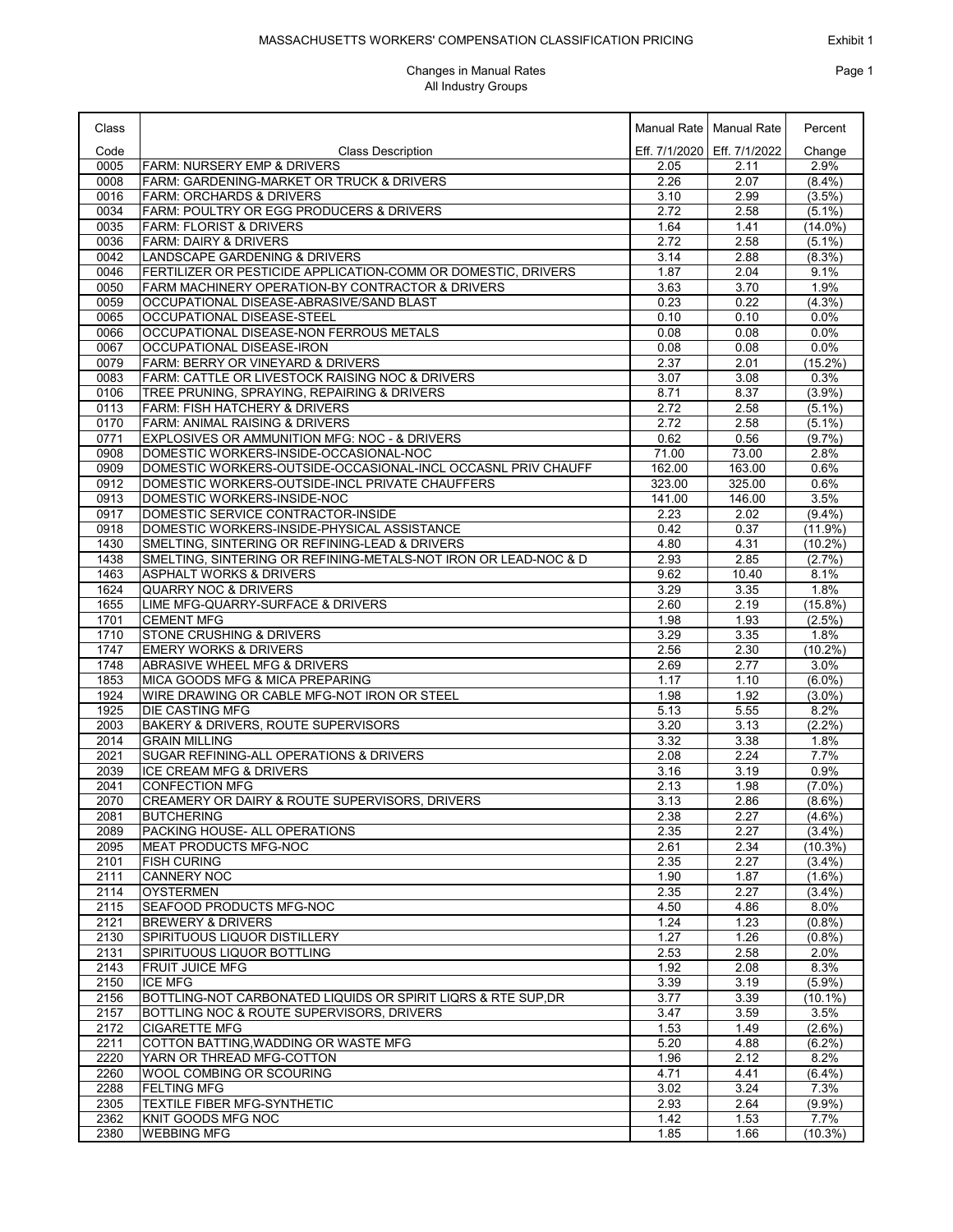#### MASSACHUSETTS WORKERS' COMPENSATION CLASSIFICATION PRICING

| Class        |                                                                                                            |              | Manual Rate   Manual Rate     | Percent                 |
|--------------|------------------------------------------------------------------------------------------------------------|--------------|-------------------------------|-------------------------|
| Code         | <b>Class Description</b>                                                                                   |              | Eff. 7/1/2020   Eff. 7/1/2022 | Change                  |
| 2402         | CARPET OR RUG MFG NOC                                                                                      | 1.95         | 1.91                          | $(2.1\%)$               |
| 2413         | TEXTILE - BLEACHING, DYEING, MERCERZNG, FINISH                                                             | 2.89         | 2.92                          | 1.0%                    |
| 2416         | YARN OR THREAD DYEING OR FINISHING                                                                         | 2.17         | 1.96                          | (9.7%                   |
| 2417         | <b>CLOTH PRINTING</b>                                                                                      | 1.98         | 1.78                          | $(10.1\%)$              |
| 2501         | <b>CLOTHING MFG</b>                                                                                        | 1.72         | 1.86                          | 8.1%                    |
| 2503<br>2570 | DRESSMAKING OR TAILORING-CUSTOM EXCLUSIVELY<br>MATTRESS OR BOX SPRING MFG                                  | 1.04<br>4.06 | 0.93<br>3.65                  | $(10.6\%)$<br>(10.1%)   |
| 2576         | CANVAS GOODS MFG NOC-SHOP                                                                                  | 1.82         | 1.83                          | 0.5%                    |
| 2585         | LAUNDRY NOC & ROUTE SUPERVISORS, DRIVERS                                                                   | 2.42         | 2.37                          | $(2.1\%)$               |
| 2586         | CLEANING OR DYEING & ROUTE SUPERVISORS, DRIVERS                                                            | 1.68         | 1.82                          | 8.3%                    |
| 2587         | TOWEL OR TOILET SUPPLY CO & RTE SUPERVISORS, DR                                                            | 2.49         | 2.11                          | $(15.3\%)$              |
| 2623         | <b>TANNING</b>                                                                                             | 4.27         | 4.07                          | (4.7%)                  |
| 2651<br>2660 | <b>SHOE STOCK MFG</b><br><b>BOOT OR SHOE MFG NOC</b>                                                       | 1.34<br>1.85 | 1.33<br>1.78                  | (0.7%<br>$(3.8\%)$      |
| 2683         | <b>LUGGAGE MFG</b>                                                                                         | 1.83         | 1.89                          | 3.3%                    |
| 2688         | LEATHER GOODS MFG NOC                                                                                      | 1.63         | 1.52                          | (6.7%)                  |
| 2702         | LOGGING OR LUMBERING & DRIVERS                                                                             | 10.97        | 11.35                         | 3.5%                    |
| 2710         | <b>SAWMILLS</b>                                                                                            | 5.32         | 5.36                          | 0.8%                    |
| 2731         | PLANING OR MOLDING MILL                                                                                    | 2.63         | 2.47                          | $(6.1\%)$               |
| 2747         | <b>COOPERAGE ASSEMBLY</b>                                                                                  | 4.82         | 4.67                          | $(3.1\%)$               |
| 2790         | PATTERN MAKING NOC                                                                                         | 1.45         | 1.57                          | 8.3%                    |
| 2802         | CARPENTRY-SHOP ONLY & DRIVERS<br><b>BRUSH OR BROOM ASSEMBLY</b>                                            | 3.20<br>1.30 | 3.14                          | (1.9%                   |
| 2835<br>2836 | BRUSH OR BROOM MFG NOC                                                                                     | 1.80         | 1.40<br>1.94                  | 7.7%<br>7.8%            |
| 2841         | WOODENWARE MFG NOC                                                                                         | 3.30         | 3.17                          | (3.9%)                  |
| 2883         | FURNITURE MFG-WOOD-NOC                                                                                     | 2.87         | 2.78                          | $(3.1\%)$               |
| 2923         | <b>PIANO MFG</b>                                                                                           | 1.41         | 1.27                          | $(9.9\%)$               |
| 2942         | PENCIL, PENHOLDER OR CRAYON MFG                                                                            | 1.49         | 1.41                          | $(5.4\%)$               |
| 3018         | IRON OR STEEL: MFG: ROLLING MILL & DRIVERS                                                                 | 2.21         | 2.09                          | (5.4%)                  |
| 3022         | PIPE OR TUBE MFG NOC & DRIVERS                                                                             | 3.04         | 2.91                          | $(4.3\%)$               |
| 3027         | ROLLING MILL NOC & DRIVERS                                                                                 | 3.71         | 3.34                          | $(10.0\%)$              |
| 3028<br>3030 | PIPE OR TUBE MFG - IRON OR STEEL & DRIVERS<br>IRON OR STEEL: FABRICATION: IRON/STEEL WORK-SHOP-STRUCT & DR | 2.49<br>5.20 | 2.28<br>4.68                  | $(8.4\%)$<br>$(10.0\%)$ |
| 3040         | IRON OR STEEL: FABRICATION: IRON WORKS-SHOP-ORNAMENTAL & DR                                                | 4.08         | 4.41                          | 8.1%                    |
| 3041         | IRON OR STEEL: FABRICATION: IRON WORKS-SHP-DEC/ART & FNDRS, DR                                             | 2.61         | 2.35                          | $(10.0\%)$              |
| 3042         | ELEVATOR OR ESCALATOR MFG                                                                                  | 4.12         | 3.70                          | $(10.2\%)$              |
| 3066         | SHEET METAL WORK - SHOP                                                                                    | 2.00         | 2.01                          | 0.5%                    |
| 3076         | FIREPROOF EQUIPMENT MFG                                                                                    | 1.81         | 1.88                          | 3.9%                    |
| 3081         | FOUNDRY-FERROUS-NOC                                                                                        | 4.33         | 4.10                          | (5.3%)                  |
| 3082         | FOUNDRY-STEEL CASTINGS<br><b>FOUNDRY-NON FERROUS</b>                                                       | 4.33         | 4.10                          | $(5.3\%)$               |
| 3085<br>3110 | FORGING WORK - DROP OR MACHINE                                                                             | 3.91<br>7.02 | 3.99<br>7.47                  | 2.0%<br>6.4%            |
| 3111         | <b>BLACKSMITH</b>                                                                                          | 1.63         | 1.76                          | 8.0%                    |
| 3113         | TOOL MFG-NOT DROP OR MACHINE FORGED-NOC                                                                    | 1.38         | 1.45                          | 5.1%                    |
| 3114         | TOOL MFG-DROP OR MACHINE FORGED-NOC: MACHINING OR FINISHING                                                | 2.67         | 2.44                          | $(8.6\%)$               |
| 3118         | <b>SAW MFG</b>                                                                                             | 1.44         | 1.37                          | $(4.9\%)$               |
| 3119         | <b>NEEDLE MFG</b>                                                                                          | 0.66         | 0.72                          | 9.1%                    |
| 3120         | <b>RAZOR MFG-SAFETY</b>                                                                                    | 1.11         | 1.05                          | $(5.4\%)$               |
| 3122         | <b>CUTLERY MFG-NOC</b>                                                                                     | 2.01         | 1.93                          | $(4.0\%)$               |
| 3127<br>3131 | PRECISION MEASURING TOOL MFG-NOC<br><b>BUTTON OR FASTENER MFG-METAL</b>                                    | 1.05<br>1.23 | 1.13<br>1.10                  | 7.6%<br>$(10.6\%)$      |
| 3132         | NUT OR BOLT MFG                                                                                            | 2.23         | 2.01                          | $(9.9\%)$               |
| 3145         | <b>SCREW MFG</b>                                                                                           | 1.42         | 1.37                          | $(3.5\%)$               |
| 3146         | <b>HARDWARE MFG-NOC</b>                                                                                    | 1.94         | 1.81                          | $(6.7\%)$               |
| 3169         | <b>STOVE MFG</b>                                                                                           | 2.37         | 2.23                          | (5.9%)                  |
| 3179         | ELECTRICAL APPARATUS MFG-NOC                                                                               | 1.00         | 0.94                          | $(6.0\%)$               |
| 3180         | ELECTRIC OR GAS LIGHTING FIXTURES MFG                                                                      | 1.96         | 2.09                          | 6.6%                    |
| 3188         | PLUMBERS SUPPLIES MFG-NOC                                                                                  | 2.03         | 2.03                          | $0.0\%$                 |
| 3200<br>3220 | <b>ARMS MFG-SMALL</b><br><b>CAN MFG</b>                                                                    | 1.77<br>2.60 | 1.84<br>2.47                  | 4.0%<br>$(5.0\%)$       |
| 3255         | WIRE CLOTH MFG                                                                                             | 1.71         | 1.62                          | (5.3%)                  |
| 3257         | WIRE GOODS MFG - NOC                                                                                       | 1.94         | 2.07                          | 6.7%                    |
| 3270         | <b>EYELET MFG</b>                                                                                          | 2.03         | 1.86                          | $(8.4\%)$               |
| 3300         | BED SPRING OR WIRE MATTRESS MFG                                                                            | 2.91         | 2.70                          | $(7.2\%)$               |
| 3315         | BRASS OR COPPER GOODS MFG                                                                                  | 2.49         | 2.51                          | $0.8\%$                 |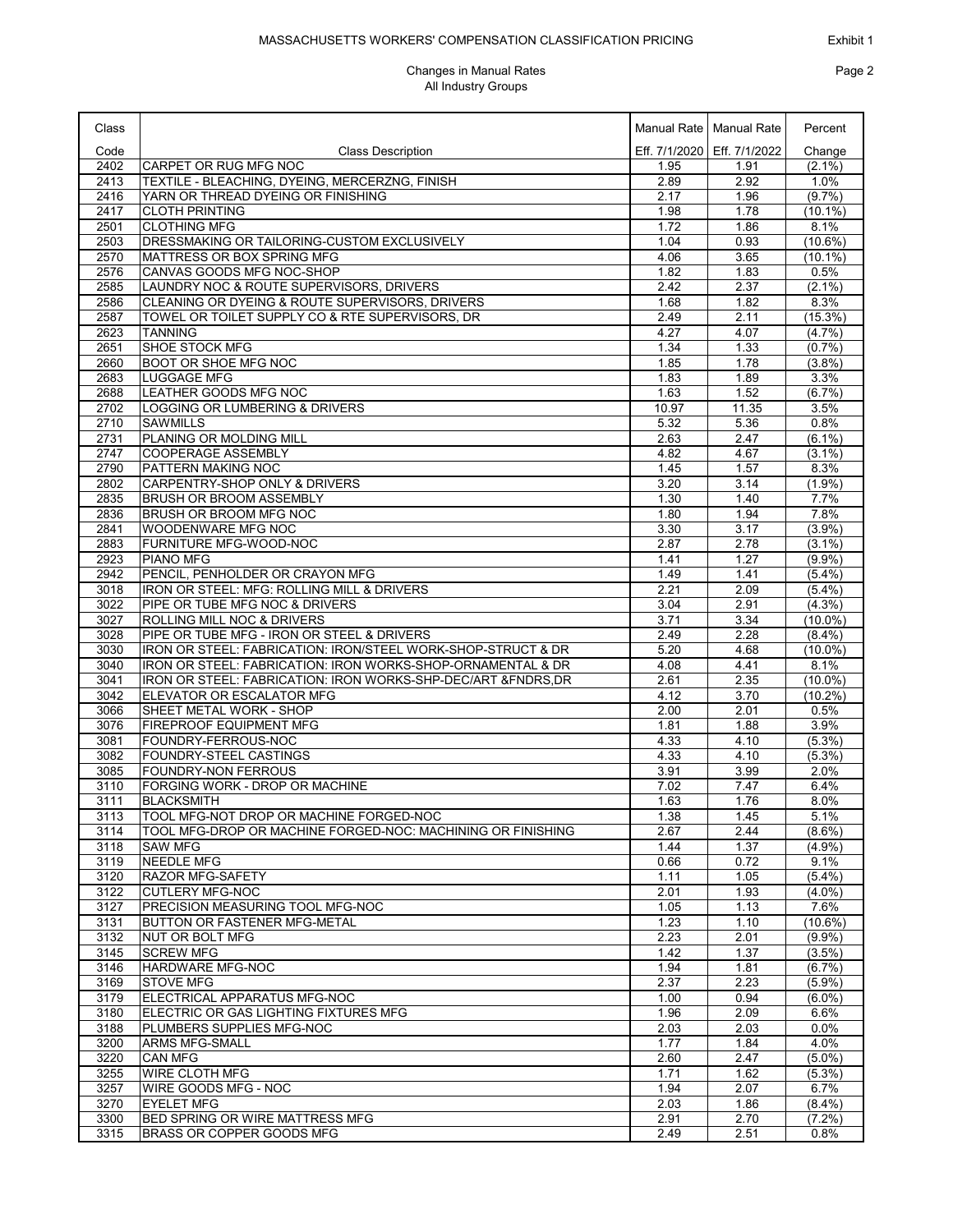| Class        |                                                               |              | Manual Rate   Manual Rate     | Percent                 |
|--------------|---------------------------------------------------------------|--------------|-------------------------------|-------------------------|
| Code         | <b>Class Description</b>                                      |              | Eff. 7/1/2020   Eff. 7/1/2022 | Change                  |
| 3336         | <b>TYPE FOUNDRY</b>                                           | 2.65         | 2.38                          | $(10.2\%)$              |
| 3365         | WELDING OR CUTTING - NOC & DRIVERS                            | 4.43         | 4.19                          | $(5.4\%)$               |
| 3372         | <b>ELECTROPLATING</b>                                         | 1.77         | 1.78                          | 0.6%                    |
| 3373         | GALVANIZING OR TINNING - NOT ELECTROLYTIC                     | 3.17         | 3.10                          | $(2.2\%)$               |
| 3381         | <b>SILVERWARE MFG</b>                                         | 1.77         | 1.59                          | $(10.2\%)$              |
| 3383         | <b>JEWELRY MFG</b>                                            | 1.43         | 1.30                          | $(9.1\%)$               |
| 3385         | <b>WATCH MFG</b>                                              | 0.59         | 0.64                          | 8.5%                    |
| 3400         | METAL GOODS MFG-NOC                                           | 2.37         | 2.23                          | $(5.9\%)$               |
| 3507         | CONSTRUCTION OR AGRICULTURAL MACHINERY MFG                    | 2.34         | 2.34                          | 0.0%                    |
| 3515         | <b>TEXTILE MACHINERY MFG</b>                                  | 2.45         | 2.28                          | (6.9%)                  |
| 3558         | BOOT OR SHOE MACHINERY MFG                                    | 0.69         | 0.64                          | $(7.2\%)$               |
| 3571         | STEAM OR AIR PRESSURE GAUGE MFG                               | 0.63         | 0.57                          | $(9.5\%)$               |
| 3574         | <b>CASH REGISTER MFG</b>                                      | 1.43         | 1.41                          | $(1.4\%)$               |
| 3612         | <b>PUMP MFG</b>                                               | 1.22         | 1.10                          | (9.8%)                  |
| 3620         | <b>BOILERMAKING</b>                                           | 3.33         | 3.08                          | $(7.5\%)$               |
| 3629<br>3632 | PRECISION MACHINED PARTS MFG-NOC                              | 1.43<br>1.43 | 1.41<br>1.41                  | $(1.4\%)$               |
| 3634         | MACHINE SHOP-NOC<br><b>VALVE MFG</b>                          | 1.21         | 1.26                          | $(1.4\%)$<br>4.1%       |
|              | <b>GEAR MFG OR GRINDING</b>                                   | 2.55         | 2.29                          |                         |
| 3635<br>3638 | <b>BALL OR ROLLER BEARING MFG</b>                             | 1.43         | 1.41                          | $(10.2\%)$<br>$(1.4\%)$ |
| 3642         | <b>BATTERY MFG-DRY</b>                                        | 0.96         | 0.87                          | $(9.4\%)$               |
| 3643         | ELECTRIC POWER OR TRANSMISSION EQUIP MFG                      | 1.31         | 1.32                          | 0.8%                    |
| 3647         | BATTERY MFG-STORAGE                                           | 1.84         | 1.98                          | 7.6%                    |
| 3648         | AUTOMOTIVE LIGHTING, IGNITION APPARATUS MFG NOC               | 1.04         | 1.01                          | (2.9%)                  |
| 3681         | TELEVISION, RADIO, TELEPHONE OR TELECOMMUNCTN DEVICE MFG NOC  | 0.59         | 0.53                          | $(10.2\%)$              |
| 3685         | <b>INSTRUMENT MFG NOC</b>                                     | 0.56         | 0.50                          | (10.7%)                 |
| 3724         | MACHINERY OR EQUIPMENT ERECT OR REPAIR NOC &DR                | 4.60         | 4.05                          | $(12.0\%)$              |
| 3726         | BOILER INSTALLATION OR REPAIR-STEAM                           | 6.22         | 5.47                          | $(12.1\%)$              |
| 3807         | <b>AUTOMOBILE RADIATOR MFG</b>                                | 2.37         | 2.23                          | $(5.9\%)$               |
| 3808         | AUTOMOBILE MFG OR ASSEMBLY                                    | 2.80         | 2.80                          | 0.0%                    |
| 3821         | <b>AUTOMOBILE DISMANTLING &amp; DRIVERS</b>                   | 4.43         | 4.24                          | $(4.3\%)$               |
| 3826         | <b>AIRCRAFT ENGINE MFG</b>                                    | 3.60         | 3.73                          | 3.6%                    |
| 3830         | <b>AIRPLANE MFG</b>                                           | 1.43         | 1.41                          | $(1.4\%)$               |
| 3841         | TUBULAR METAL PRODUCTS MFG OR ASSEMBLY                        | 1.21         | 1.30                          | 7.4%                    |
| 4000         | SAND OR GRAVEL DIGGING & DRIVERS                              | 4.55         | 4.92                          | 8.1%                    |
| 4021         | BRICK OR CLAY PRODUCTS MFG NOC & DRIVERS                      | 3.10         | 2.79                          | $(10.0\%)$              |
| 4024         | REFRACTORY PRODUCTS MFG & DRIVERS                             | 2.85         | 3.08                          | 8.1%                    |
| 4034         | CONCRETE PRODUCTS MFG & DRIVERS                               | 4.79         | 5.12                          | 6.9%                    |
| 4036         | PLASTERBOARD OR PLASTER BLOCK MFG & DRIVERS                   | 1.76         | 1.61                          | $(8.5\%)$               |
| 4038         | PLASTER STATUARY OR ORNAMENT MFG                              | 2.62         | 2.36                          | $(9.9\%)$               |
| 4053         | POTTERY MFG: CHINA OR TABLEWARE                               | 1.94         | 2.07                          | 6.7%                    |
| 4062         | POTTERY MFG: PORCELAIN WARE-MECHANICAL PRESS FORMING          | 1.58         | 1.65                          | 4.4%                    |
| 4112         | <b>INCANDESCENT LAMP MFG</b>                                  | 0.35         | 0.32                          | $(8.6\%)$               |
| 4113         | <b>GLASS MFG-CUT</b>                                          | 1.94         | 2.07                          | 6.7%                    |
| 4114         | <b>GLASSWARE MFG-NOC</b>                                      | 2.18         | 2.35                          | 7.8%                    |
| 4130<br>4133 | <b>GLASS MERCHANT</b><br>CATHEDRAL OR ART GLASS WINDOW MFG    | 2.56         | 2.77<br>1.34                  | 8.2%<br>7.2%            |
| 4150         | OPTICAL GOODS MFG-NOC                                         | 1.25<br>0.64 | 0.69                          | 7.8%                    |
| 4239         | PAPER MFG                                                     | 1.81         | 1.96                          | 8.3%                    |
| 4243         | BOX MFG-FOLDING PAPER-NOC                                     | 2.51         | 2.31                          | $(8.0\%)$               |
| 4244         | CORRUGATED OR FIBERBOARD CONTAINER MFG                        | 2.20         | 2.38                          | 8.2%                    |
| 4250         | PAPER COATING                                                 | 1.51         | 1.63                          | 7.9%                    |
| 4251         | <b>STATIONERY MFG</b>                                         | 1.78         | 1.87                          | 5.1%                    |
| 4273         | BAG MFG-PAPER OR PLASTIC                                      | 2.61         | 2.64                          | 1.1%                    |
| 4279         | PAPER GOODS MFG NOC                                           | 1.85         | 1.92                          | 3.8%                    |
| 4283         | BUILDING OR ROOFING PAPER OR FELT PREPARATION-NO INSTALLATION | 1.50         | 1.35                          | $(10.0\%)$              |
| 4299         | <b>PRINTING</b>                                               | 1.54         | 1.50                          | $(2.6\%)$               |
| 4304         | <b>NEWSPAPER PUBLISHING</b>                                   | 3.87         | 3.86                          | $(0.3\%)$               |
| 4307         | <b>BOOKBINDING</b>                                            | 1.34         | 1.38                          | 3.0%                    |
| 4308         | LINOTYPE OR HAND COMPOSITION                                  | 1.42         | 1.53                          | 7.7%                    |
| 4351         | PHOTOENGRAVING                                                | 0.78         | 0.76                          | $(2.6\%)$               |
| 4352         | <b>ENGRAVING</b>                                              | 1.12         | 1.01                          | (9.8%)                  |
| 4360         | MOTION PICTURE: DEVLPMNT OF NEGATIVES, PRINTING & ALL SUB OP  | 0.54         | 0.51                          | $(5.6\%)$               |
| 4361         | PHOTOGRAPHER - ALL EMP & CLERICAL, SALES, DRIVERS             | 0.62         | 0.52                          | $(16.1\%)$              |
| 4362         | MOTION PICTURE: FILM EXCH & PROJECTION RMS, CL                | 0.45         | 0.42                          | $(6.7\%)$               |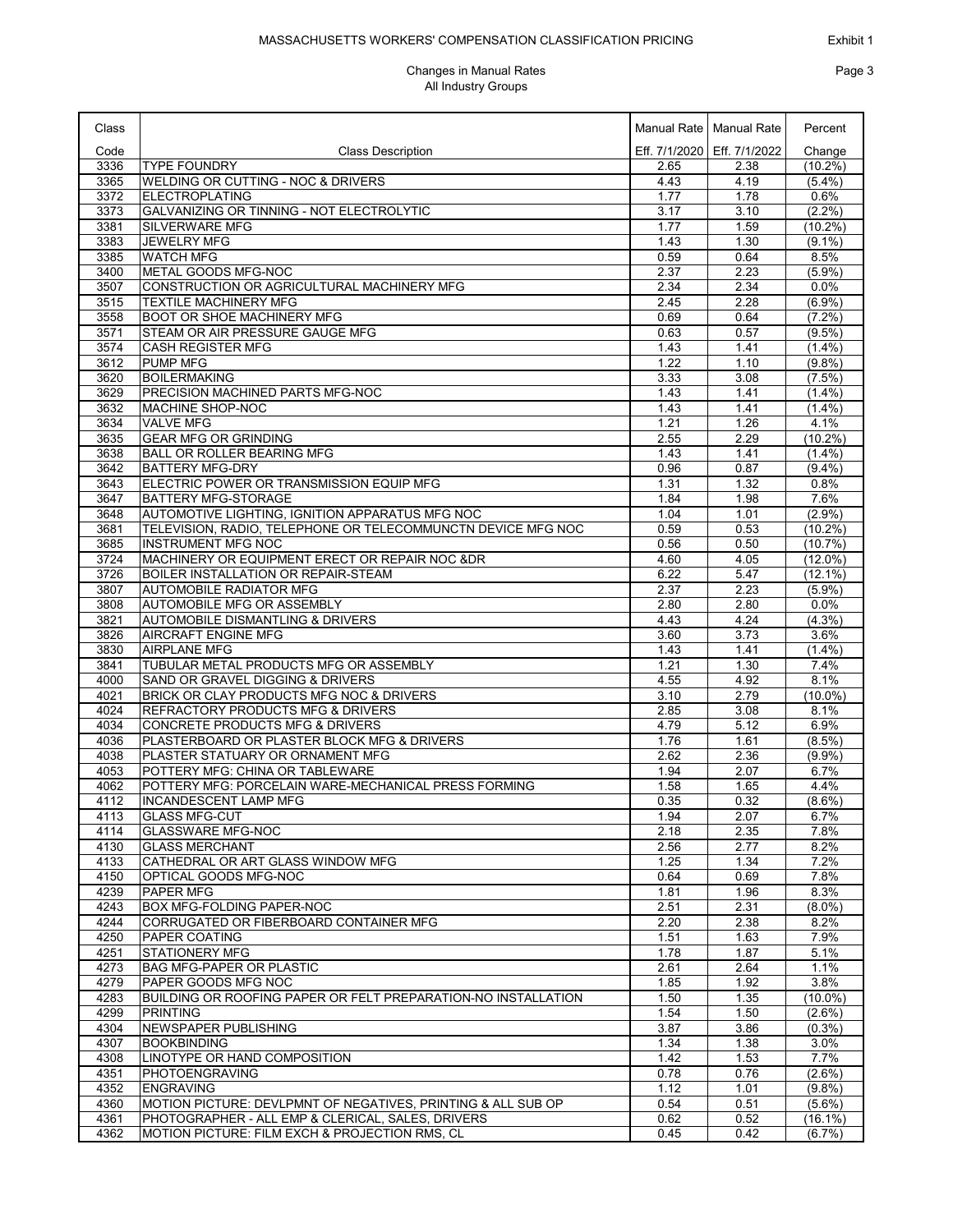### MASSACHUSETTS WORKERS' COMPENSATION CLASSIFICATION PRICING

| Class        |                                                                                                                                  |                | Manual Rate   Manual Rate     | Percent             |
|--------------|----------------------------------------------------------------------------------------------------------------------------------|----------------|-------------------------------|---------------------|
| Code         | <b>Class Description</b>                                                                                                         |                | Eff. 7/1/2020   Eff. 7/1/2022 | Change              |
| 4410         | <b>RUBBER GOODS MFG NOC</b>                                                                                                      | 2.57           | 2.68                          | 4.3%                |
| 4432         | <b>FOUNTAIN PEN MFG</b>                                                                                                          | 0.63           | 0.59                          | $(6.3\%)$           |
| 4439<br>4452 | LACQUER OR SPIRIT VARNISH MFG<br>PLASTICS MFG: FABRICATED PRODUCTS NOC                                                           | 3.64<br>2.31   | 3.94<br>2.25                  | 8.2%<br>$(2.6\%)$   |
| 4459         | PLASTICS MFG: SHEETS, RODS OR TUBES                                                                                              | 2.36           | 2.47                          | 4.7%                |
| 4470         | CABLE MFG - INSULATED ELECTRICAL                                                                                                 | 1.77           | 1.71                          | (3.4%)              |
| 4484         | PLASTICS MFG: MOLDED PRODUCTS NOC                                                                                                | 1.74           | 1.76                          | 1.1%                |
| 4493         | <b>FABRIC COATING OR IMPREGNATING NOC</b>                                                                                        | 1.65           | 1.63                          | $(1.2\%)$           |
| 4511         | <b>ANALYTICAL CHEMIST</b>                                                                                                        | 0.24           | 0.26                          | 8.3%                |
| 4512         | BIOMEDICAL RESEARCH LABS-INCL OUTSIDE OPERATNS                                                                                   | 0.08           | 0.08                          | 0.0%                |
| 4557         | <b>INK MFG</b>                                                                                                                   | 1.47           | 1.55                          | 5.4%                |
| 4558<br>4583 | <b>PAINT MFG</b><br><b>FERTILIZER MFG &amp; DRIVERS</b>                                                                          | 1.30<br>2.27   | 1.34<br>2.17                  | 3.1%<br>(4.4%)      |
| 4611         | DRUG MEDICINE OR PHARMACEUTICAL PREP-NO MFG OF INGREDIENTS                                                                       | 0.66           | 0.71                          | 7.6%                |
| 4635         | OXYGEN OR HYDROGEN MFG & DRIVERS                                                                                                 | 4.24           | 4.24                          | 0.0%                |
| 4653         | <b>GLUE MFG &amp; DRIVERS</b>                                                                                                    | 1.49           | 1.61                          | 8.1%                |
| 4665         | <b>RENDERING WORKS NOC &amp; DR</b>                                                                                              | 7.56           | 8.17                          | 8.1%                |
| 4692         | DENTAL LABORATORY                                                                                                                | 0.44           | 0.44                          | 0.0%                |
| 4693         | PHARMACEUTICAL OR SURGICAL GOODS MFG NOC                                                                                         | 0.73           | 0.69                          | $(5.5\%)$           |
| 4720         | SOAP OR SYNTHETIC DETERGENT MFG                                                                                                  | 1.50           | 1.39                          | $(7.3\%)$           |
| 4740         | OIL REFINING - PETROLEUM & DRIVERS                                                                                               | 0.83           | 0.74                          | $(10.8\%)$          |
| 4741<br>4771 | ASPHALT OR TAR DISTILLING OR REFINING & DRIVERS<br>EXPLOSIVES OR AMMUNITION MFG: NOC - & DRIVERS                                 | 1.84<br>4.14   | 1.99<br>3.72                  | 8.2%<br>$(10.1\%)$  |
| 4777         | EXPLOSIVES DISTRIBUTORS & DRIVERS                                                                                                | 2.27           | 2.17                          | (4.4%)              |
| 4825         | DRUG, MEDICINE OR PHARM PREP MFG & INCIDENTL MFG INGREDIENTS                                                                     | 0.41           | 0.36                          | $(12.2\%)$          |
| 4828         | CHEMICAL BLENDING OR MIXING NOC- ALL OPERS & DR                                                                                  | 0.82           | 0.76                          | (7.3%)              |
| 4829         | CHEMICAL MFG NOC-ALL OPERATIONS & DRIVERS                                                                                        | 0.82           | 0.76                          | $(7.3\%)$           |
| 4902         | SPORTING GOODS MFG NOC                                                                                                           | 1.49           | 1.41                          | (5.4%)              |
| 4923         | PHOTOGRAPHIC SUPPLIES MFG                                                                                                        | 0.54           | 0.51                          | $(5.6\%)$           |
| 5020         | CEILING INSTALLATION-SUSPENDED ACOUSTICAL GRID                                                                                   | 4.06           | 3.85                          | $(5.2\%)$           |
| 5022         | <b>MASONRY NOC</b>                                                                                                               | 8.93           | 9.14                          | 2.4%                |
| 5037         | PAINTING: METAL STRUCTURES-OVER 2 STORIES IN HEIGHT & DRIVERS                                                                    | 15.33          | 14.14<br>18.99                | (7.8%)<br>$(4.3\%)$ |
| 5040<br>5057 | IRON OR STEEL: ERECTION: ERECTION-FRAME STRUCTURES<br>IRON OR STEEL: ERECTION-NOC                                                | 19.85<br>20.97 | 18.45                         | $(12.0\%)$          |
| 5059         | IRON OR STEEL: ERECTION: FRAME STRUCT NOT OVER 2 STRS IN HGT                                                                     | 18.13          | 19.81                         | 9.3%                |
| 5102         | DOOR, DOOR FRAME OR SASH ERECTION - METAL OR METAL COVERED                                                                       | 6.12           | 5.72                          | $(6.5\%)$           |
| 5146         | FURNITURE OR FIXTURES INSTALLATION - PORTABLE - NOC                                                                              | 6.50           | 6.13                          | (5.7%)              |
| 5160         | ELEVATOR ERECTION OR REPAIR                                                                                                      | 2.27           | 2.48                          | 9.3%                |
| 5183         | PLUMBING NOC & DRIVERS                                                                                                           | 2.82           | 2.84                          | 0.7%                |
| 5188         | AUTOMATIC SPRINKLER INSTALLATION & DRIVERS                                                                                       | 3.65           | 3.53                          | (3.3%)              |
| 5190         | ELECTRICAL WIRING - WITHIN BUILDINGS & DRIVERS                                                                                   | 2.05           | 2.17                          | 5.9%                |
| 5191<br>5192 | OFFICE MACHICE OR APPLIANCE INSTALL, INSP, ADJSTMT OR REPAIR<br>VENDING OR COIN OPERTD MACHINES-INSTALL, SRVC OR RPR & SALES, DR | 0.70<br>2.33   | 0.67<br>2.39                  | $(4.3\%)$<br>2.6%   |
| 5213         | CONCRETE CONSTRUCTION-NOC                                                                                                        | 10.42          | 10.30                         | $(1.2\%)$           |
| 5215         | CONCRETE WORK - INCIDENTAL TO CONSTRUCTION OF PRIVATE RES                                                                        | 3.76           | 3.83                          | 1.9%                |
| 5221         | CONCRETE OR CEMENT WORK-FLOORS DRIVEWYS YRDS OR SIDEWLKS & DR                                                                    | 6.12           | 5.99                          | $(2.1\%)$           |
| 5222         | CONCRETE CONSTRUCTION IN CONNECTION WITH BRIDGES OR CULVERTS                                                                     | 9.21           | 8.31                          | $(9.8\%)$           |
| 5223         | SWIMMING POOL CONSTRUCTN-NOT IRON OR STEEL &DR                                                                                   | 3.65           | 3.71                          | 1.6%                |
| 5348         | STONE, MOSAIC, TERRAZZO OR CERAMIC TILE WORK - INSIDE                                                                            | 3.85           | 4.21                          | 9.4%                |
| 5402         | <b>HOTHOUSE ERECTION - ALL OPERATIONS</b>                                                                                        | 5.48           | 5.96                          | 8.8%                |
| 5403<br>5437 | <b>CARPENTRY NOC</b><br>CARPENTRY-INSTALL OF CABINET WORK OR INT TRIM                                                            | 7.77<br>3.84   | 8.17<br>3.38                  | 5.1%<br>$(12.0\%)$  |
| 5443         | LATHING & DRIVERS                                                                                                                | 3.29           | 3.24                          | $(1.5\%)$           |
| 5445         | <b>WALLBOARD INSTALLATION WITHIN BUILDINGS &amp; DR</b>                                                                          | 5.60           | 5.80                          | 3.6%                |
| 5462         | <b>GLAZIER-AWAY FROM SHOP &amp; DRIVERS</b>                                                                                      | 5.19           | 5.04                          | $(2.9\%)$           |
| 5472         | ASBESTOS REMOVAL OP: ASBESTOS CONTR-PIPE&BOILR WORK EXCL &DR                                                                     | 7.50           | 7.02                          | $(6.4\%)$           |
| 5473         | ASBESTOS REMOVAL OP: ASBESTOS CONTRCTR-NOC &DR                                                                                   | 9.31           | 8.19                          | $(12.0\%)$          |
| 5474         | PAINTING OR PAPERHANGING NOC & SHOP OPERS, DR                                                                                    | 3.71           | 3.69                          | $(0.5\%)$           |
| 5478         | CARPET, LINOLEUM, VINYL, ASPHALT OR RUBBER FLOOR TILE INSTAL                                                                     | 3.63           | 3.19                          | $(12.1\%)$          |
| 5479         | <b>INSULATION WORK NOC &amp; DRIVERS</b>                                                                                         | 5.12           | 4.98                          | (2.7%)              |
| 5480         | PLASTERING NOC & DRIVERS                                                                                                         | 4.38           | 4.21                          | $(3.9\%)$           |
| 5506<br>5507 | STREET OR ROAD CONSTRUCTION: PAVING OR REPAVING & DRIVERS<br>STREET OR ROAD CONSTRUCTION: SUB-SURFACE WORK & DRIVERS             | 4.33<br>5.20   | 4.73<br>4.99                  | 9.2%<br>$(4.0\%)$   |
| 5508         | STREET OR ROAD CONSTRUCTION: ROCK EXCAVATION & DRIVERS                                                                           | 3.75           | 3.84                          | 2.4%                |
| 5509         | STREET OR ROAD MAINTENANCE BY COUNTY OR MUNICIPAL EMP & DR                                                                       | 4.15           | 4.53                          | $9.2\%$             |
|              |                                                                                                                                  |                |                               |                     |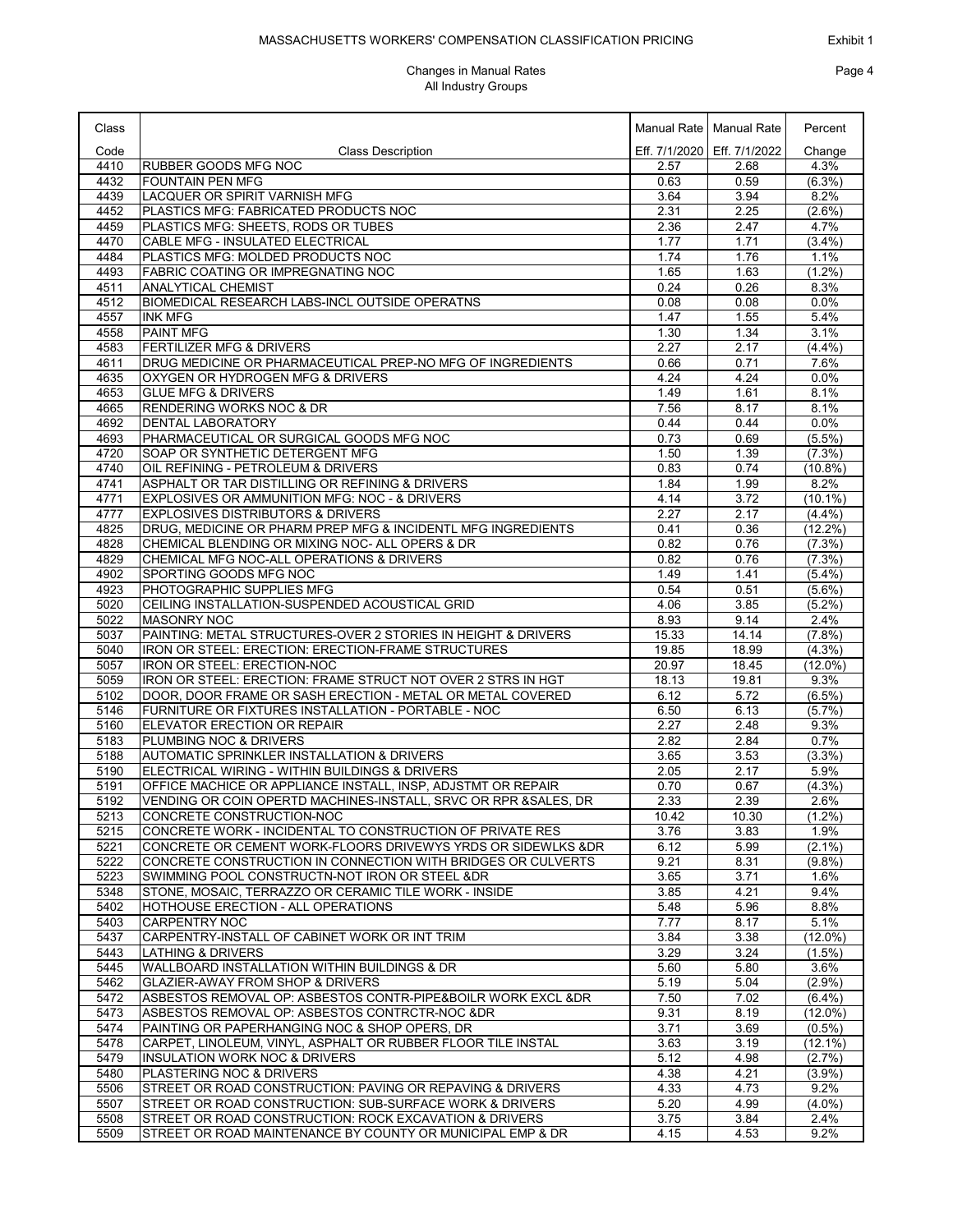# Exhibit 1 Page 5

### MASSACHUSETTS WORKERS' COMPENSATION CLASSIFICATION PRICING

| Class        |                                                                                                                         |              | Manual Rate   Manual Rate     | Percent                |
|--------------|-------------------------------------------------------------------------------------------------------------------------|--------------|-------------------------------|------------------------|
| Code         | <b>Class Description</b>                                                                                                |              | Eff. 7/1/2020   Eff. 7/1/2022 | Change                 |
| 5538         | SHEET METAL WORK-SHOP & OUTSIDE-NOC & DRIVERS                                                                           | 3.89         | 3.77                          | $(3.1\%)$              |
| 5545         | ROOFING NOC & YARD EMP, DRIVERS                                                                                         | 37.71        | 41.21                         | 9.3%                   |
| 5547         | ROOFING-BUILT UP - YARD EMP & DRIVERS                                                                                   | 10.00        | 10.07                         | 0.7%                   |
| 5606<br>5610 | CONTRACTOR-EXECUTIVE SUPERVISOR OR CONSTRUCT SUPERINTENDENT<br>CLEANER - DEBRIS REMOVAL                                 | 1.22<br>4.19 | 1.16<br>4.17                  | $(4.9\%)$<br>$(0.5\%)$ |
| 5645         | CARPENTRY-DETACHED ONE OR TWO FAMILY DWELLINGS                                                                          | 6.35         | 6.09                          | $(4.1\%)$              |
| 5701         | WRECKING: BUILDING OR STRUCTURES-NOT MARINE- ALL OPERATIONS                                                             | 18.63        | 18.51                         | $(0.6\%)$              |
| 5703         | <b>BUILDING RAISING OR MOVING &amp; DRIVERS</b>                                                                         | 10.77        | 10.17                         | $(5.6\%)$              |
| 5705         | SALVAGE OPERATION - NO WRECKING OR ANY STRUCTURAL OPERATIONS                                                            | 9.47         | 8.54                          | (9.8%)                 |
| 6003         | PILE DRIVING & DRIVERS                                                                                                  | 7.82         | 6.94                          | (11.3%)                |
| 6005         | JETTY OR BREAKWATER CONSTRUCTION-ALL OPER TO COMPLETION & DR                                                            | 3.75         | 3.84                          | 2.4%                   |
| 6204         | <b>DRILLING NOC &amp; DRIVERS</b>                                                                                       | 4.79         | 4.80                          | 0.2%                   |
| 6217         | <b>EXCAVATION &amp; DRIVERS</b>                                                                                         | 3.96         | 3.98                          | 0.5%                   |
| 6229<br>6233 | IRRIGATION OR DRAINAGE SYSTEM CONSTRUCTION &DR<br>OIL OR GAS PIPELINE CONSTRUCTION & DRIVERS                            | 3.56         | 3.52                          | $(1.1\%)$<br>$(9.4\%)$ |
| 6251         | TUNNELING - NOT PNEUMATIC - ALL OPERATIONS                                                                              | 2.13<br>4.13 | 1.93<br>3.94                  | $(4.6\%)$              |
| 6252         | SHAFT SINKING - ALL OPERATIONS                                                                                          | 6.12         | 5.39                          | $(11.9\%)$             |
| 6306         | SEWER CONSTRUCTION - ALL OPERATIONS & DRIVERS                                                                           | 6.71         | 7.34                          | 9.4%                   |
| 6319         | GAS MAIN OR CONNECTION CONSTRUCTION & DRIVERS                                                                           | 2.81         | 2.51                          | (10.7%)                |
| 6325         | CONDUIT CONSTRUCTION - FOR CABLES OR WIRES & DR                                                                         | 2.56         | 2.35                          | $(8.2\%)$              |
| 6400         | FENCE ERECTION - ALL TYPES                                                                                              | 4.42         | 4.37                          | $(1.1\%)$              |
| 6504         | FOOD SUNDRIES MFG NOC - NO CEREAL MILLING                                                                               | 2.35         | 2.27                          | (3.4%)                 |
| 6801         | BOAT BUILDING - WOOD - NOC & DRIVERS: US ACT                                                                            | 6.81         | 6.01                          | (11.7%)                |
| 6811         | BOAT BUILDING - WOOD - NOC & DRIVERS: MA ACT                                                                            | 5.63         | 5.03                          | (10.7%)                |
| 6824         | BOAT BUILDING OR REPAIRING & DRIVERS: US ACT                                                                            | 10.30        | 8.28                          | $(19.6\%)$             |
| 6826<br>6834 | MARINA & DRIVERS: US ACT<br>BOAT BUILDING OR REPAIRING & DRIVERS: MA ACT                                                | 5.74<br>2.20 | 4.97<br>1.92                  | $(13.4\%)$<br>(12.7%)  |
| 6836         | <b>MARINA &amp; DRIVERS: MA ACT</b>                                                                                     | 3.23         | 2.72                          | $(15.8\%)$             |
| 6843         | SHIP BUILDING-IRON OR STEEL-NOC & DRIVERS: US ACT                                                                       | 10.05        | 10.91                         | 8.6%                   |
| 6854         | SHIP BUILDING-IRON OR STEEL-NOC & DRIVERS: MA ACT                                                                       | 8.31         | 9.12                          | 9.7%                   |
| 6872         | SHIP REPAIR CONVERSION- ALL OP & DR: US ACT                                                                             | 14.08        | 15.28                         | 8.5%                   |
| 6874         | PAINTING: SHIP HULLS - US ACT                                                                                           | 15.39        | 16.69                         | 8.4%                   |
| 6882         | SHIP REPAIR CONVERSION- ALL OP & DR: MA ACT                                                                             | 11.64        | 12.78                         | 9.8%                   |
| 6884         | PAINTING: SHIP HULLS - MA ACT                                                                                           | 12.72        | 13.95                         | 9.7%                   |
| 7219         | TRUCKING: NOC - ALL EMP & DRIVERS                                                                                       | 7.58         | 6.66                          | $(12.1\%)$             |
| 7230<br>7231 | TRUCKING: PARCEL OR PACKAGE DELIVERY- ALL EMP & DRIVERS<br>TRUCKING: MAIL, PARCEL OR PACKAGE DELIVERY-ALL EMP & DRIVERS | 8.46<br>9.31 | 7.61<br>10.18                 | $(10.0\%)$<br>9.3%     |
| 7309         | STEVEDORING: NOC - US ACT                                                                                               | 10.52        | 10.27                         | $(2.4\%)$              |
| 7313         | COAL DOCK OPERATION & STEVEDORING: US ACT                                                                               | 12.75        | 13.84                         | 8.5%                   |
| 7317         | STEVEDORING: BY HAND OR HAND TRUCKS: US ACT                                                                             | 16.69        | 17.32                         | 3.8%                   |
| 7327         | STEVEDORING: CONTAINERIZED FREIGHT & DRIVERS: US ACT                                                                    | 23.78        | 22.53                         | $(5.3\%)$              |
| 7350         | FREIGHT HANDLING NOC: US ACT                                                                                            | 19.75        | 17.07                         | (13.6%)                |
| 7360         | <b>FREIGHT HANDLING NOC: MA ACT</b>                                                                                     | 3.49         | 3.71                          | 6.3%                   |
| 7370         | TAXICAB CO: ALL OTHER EMP & DRIVERS                                                                                     | 3.44         | 3.35                          | $(2.6\%)$              |
| 7380         | DRIVERS, CHAUFFEURS AND HELPERS-NOC-COMMERCIAL                                                                          | 5.32         | 5.25                          | $(1.3\%)$              |
| 7382<br>7403 | <b>BUS CO: ALL OTHER EMPLOYEES &amp; DRIVERS</b><br>AIRCRAFT OR HELICOP OP: AIR CARRIER-SCHD/ SUPPL: A/O EMP &DR        | 3.26<br>3.64 | 3.31<br>3.06                  | 1.5%<br>$(15.9\%)$     |
| 7405         | AIRCRAFT OR HELICOP OP: AIR CARRIER-SCHD/ SUPPL: FLYING CREW                                                            | 0.80         | 0.77                          | (3.8%)                 |
| 7420         | AIRCRAFT OR HELICOP OP: PUBLIC EXHIB STUNT FLYING: FLY CREW                                                             | 6.97         | 7.63                          | 9.5%                   |
| 7421         | AIRCRAFT OR HELICOP OP: TRANSPORT PERS IN EMPLR BUS: FLY CRW                                                            | 1.09         | 0.95                          | $(12.8\%)$             |
| 7422         | AIRCRAFT OR HELICOP OP: NOC-OTHR THAN HELICOP: FLYING CREW                                                              | 1.09         | 0.95                          | $(12.8\%)$             |
| 7425         | AIRCRAFT OR HELICOP OP: NOC- HELICOPTERS: FLYING CREW                                                                   | 2.18         | 2.30                          | 5.5%                   |
| 7431         | AIRCRAFT OR HELICOP OP: AIR CARRIER-COMMUTER: FLYING CREW                                                               | 0.82         | 0.71                          | $(13.4\%)$             |
| 7445         | AIR CARRIER-OTHER FLYING CREW-N R                                                                                       | 0.27         | 0.25                          | (7.4%)                 |
| 7453         | AIR CARRIER-COMMUTER FLYING CREW-N R                                                                                    | 0.27         | 0.24                          | $(11.1\%)$             |
| 7502<br>7515 | GAS COMPANY: GAS CO-NATURAL GAS-LOCAL DISTRIBUTION & DR                                                                 | 1.64         | 1.48<br>2.74                  | (9.8%)<br>9.6%         |
| 7520         | OIL OR GAS PIPELINE OPERATION & DRIVERS<br><b>WATERWORKS OPERATION &amp; DRIVERS</b>                                    | 2.50<br>2.64 | 2.56                          | $(3.0\%)$              |
| 7538         | ELECTRIC LIGHT OR POWER LINE CONSTRUCTION & DRIVERS                                                                     | 5.83         | 5.13                          | $(12.0\%)$             |
| 7539         | ELECTRIC LIGHT OR POWER CO NOC-ALL EMP & DRIVERS                                                                        | 1.10         | 1.20                          | 9.1%                   |
| 7580         | SEWAGE DISPOSAL PLANT OPERATION & DRIVERS                                                                               | 2.88         | 2.96                          | 2.8%                   |
| 7590         | <b>GARBAGE WORKS</b>                                                                                                    | 3.83         | 4.19                          | 9.4%                   |
| 7600         | TELEPHONE OR TELEGRAPH CO: ALL OTHER EMP & DR                                                                           | 3.18         | 3.26                          | 2.5%                   |
| 7601         | TELEPHONE, TELEGRAPH OR FIRE ALARM LINE CONSTRUCTION & DR                                                               | 5.25         | 4.73                          | $(9.9\%)$              |
| 7610         | RADIO OR TV BROADCAST STATION-ALL EMP & CL, DR                                                                          | 0.26         | 0.28                          | 7.7%                   |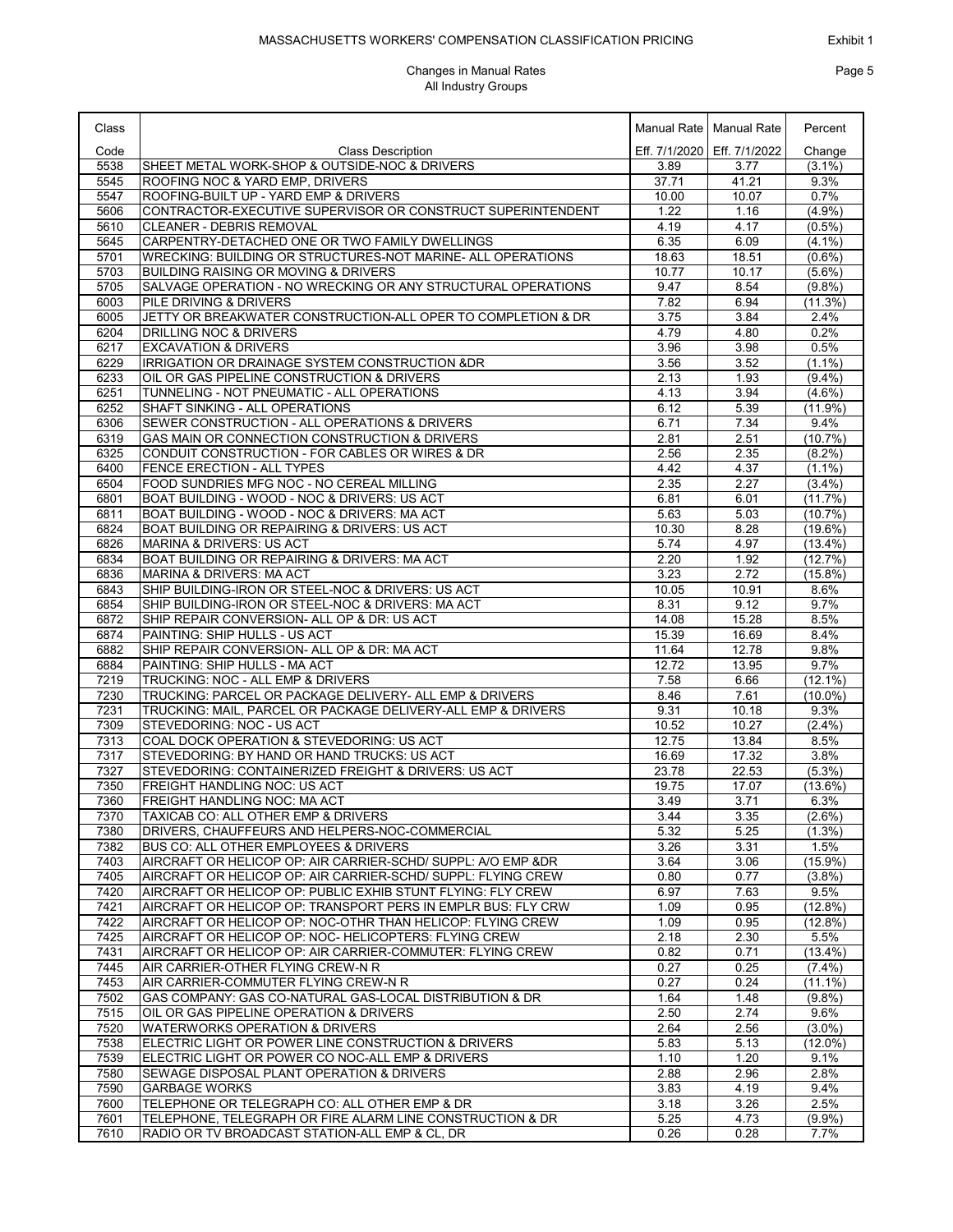# Exhibit 1 Page 6

| Class        |                                                                                                    |              | Manual Rate   Manual Rate     | Percent           |
|--------------|----------------------------------------------------------------------------------------------------|--------------|-------------------------------|-------------------|
| Code         | <b>Class Description</b>                                                                           |              | Eff. 7/1/2020   Eff. 7/1/2022 | Change            |
| 7704         | <b>FIREFIGHTERS &amp; DRIVERS</b>                                                                  | 2.65         | 2.90                          | 9.4%              |
| 7720         | POLICE OFFICERS & DRIVERS                                                                          | 1.29         | 1.30                          | 0.8%              |
| 7855         | RAILROAD CONSTR: LAYING/RELAYING TRACK OR MAINT BY CONTR &DR                                       | 3.26         | 2.94                          | (9.8%)            |
| 8001         | <b>STORE: FLORISTS &amp; DRIVERS</b>                                                               | 1.47         | 1.44                          | $(2.0\%)$         |
| 8002         | AUTOMOBILE RENTAL CO: ALL OTHER EMP & COUNTER PERSONNEL, DR                                        | 1.48         | 1.62                          | 9.5%              |
| 8006         | STORE: GROCERY STORES-RETAIL-NO HANDLING OF FRESH MEATS                                            | 1.08         | 1.03                          | $(4.6\%)$         |
| 8008<br>8010 | STORE: CLOTHING, WEARING APPAREL OR DRY GOODS - RETAIL<br><b>STORE: HARDWARE</b>                   | 0.65<br>1.49 | 0.68<br>1.43                  | 4.6%<br>$(4.0\%)$ |
| 8013         | <b>STORE: JEWELRY STORES</b>                                                                       | 0.31         | 0.32                          | 3.2%              |
| 8017         | <b>STORE: RETAIL NOC</b>                                                                           | 0.84         | 0.85                          | 1.2%              |
| 8018         | <b>STORE: WHOLESALE NOC</b>                                                                        | 3.16         | 3.15                          | (0.3% )           |
| 8021         | STORE: MEAT, FISH OR POULTRY DEALER-WHOLESALE                                                      | 3.01         | 2.96                          | (1.7%)            |
| 8031         | STORE: MEAT, FISH OR POULTRY - RETAIL                                                              | 1.55         | 1.45                          | $(6.5\%)$         |
| 8032         | STORE: CLOTHING, WEARING APPAREL OR DRY GOODS - WHOLESALE                                          | 1.08         | 1.12                          | 3.7%              |
| 8033         | STORE: MEAT, GROCERY & PROVISION COMBINED RETAIL-NOC                                               | 1.35         | 1.24                          | $(8.1\%)$         |
| 8034         | STORE: GROCERY STORES - WHOLESALE                                                                  | 2.62         | 2.59                          | $(1.1\%)$         |
| 8039         | STORE: DEPARTMENT - RETAIL                                                                         | 1.13         | 1.16                          | 2.7%              |
| 8044         | <b>STORE: FURNITURE &amp; DRIVERS</b>                                                              | 2.53         | 2.38                          | $(5.9\%)$         |
| 8046         | STORE: AUTOMOBILE ACCESSORIES-RETAIL-NOC & DR                                                      | 1.79         | 1.94                          | 8.4%              |
| 8048         | STORE: FRUIT OR VEGETABLE - WHOLESALE                                                              | 2.31         | 2.12                          | $(8.2\%)$         |
| 8058<br>8103 | BUILDING MATERIAL DEALER-NEW MATERIALS ONLY-STORE EMP<br><b>WOOL MERCHANT</b>                      | 2.00<br>2.21 | 1.98<br>2.31                  | $(1.0\%)$<br>4.5% |
| 8105         | STORE: HIDE OR LEATHER DEALERS OR STORES                                                           | 6.04         | 6.59                          | 9.1%              |
| 8106         | IRON OR STEEL MERCHANT & DRIVERS                                                                   | 4.98         | 4.49                          | (9.8%)            |
| 8107         | MACHINERY DEALER- NOC- STORE OR YARD & DRIVERS                                                     | 2.46         | 2.63                          | 6.9%              |
| 8111         | PLUMBERS SUPPLIES DEALERS & DRIVERS                                                                | 2.52         | 2.36                          | $(6.3\%)$         |
| 8203         | <b>ICE DEALER &amp; DRIVERS</b>                                                                    | 5.49         | 5.32                          | $(3.1\%)$         |
| 8204         | BUILDING MATERIAL YARD & LOCAL MANAGERS, DRIVERS                                                   | 4.92         | 5.37                          | 9.1%              |
| 8215         | HAY, GRAIN OR FEED DEALER & LOCAL MANAGERS, DR                                                     | 3.18         | 2.79                          | (12.3%)           |
| 8227         | CONTRACTORS PERMANENT YARD                                                                         | 4.26         | 4.66                          | 9.4%              |
| 8232         | LUMBER YARD-NEW MATERIALS ONLY: A/O EMP INCL YRD & WHSE & DR                                       | 5.10         | 4.77                          | $(6.5\%)$         |
| 8233         | COAL MERCHANT & LOCAL MANAGERS & DRIVERS                                                           | 5.01         | 4.79                          | (4.4%)            |
| 8235         | SASH, DOOR OR ASSEMBLED MILLWORK DEALER & DR                                                       | 3.56         | 3.52                          | $(1.1\%)$         |
| 8263         | <b>JUNK DEALERS &amp; DRIVERS</b><br>BOTTLE DEALER-USED & DRIVERS                                  | 3.99         | 4.35                          | 9.0%              |
| 8264<br>8265 | IRON OR STEEL SCRAP DEALERS & DRIVERS                                                              | 4.30<br>5.01 | 4.31<br>4.79                  | 0.2%<br>(4.4%)    |
| 8279         | STABLE OR BREEDING FARM & DRIVERS                                                                  | 3.54         | 3.27                          | $(7.6\%)$         |
| 8291         | STORAGE WAREHOUSE-COLD                                                                             | 3.43         | 2.98                          | $(13.1\%)$        |
| 8292         | STORAGE WAREHOUSE NOC                                                                              | 3.16         | 2.92                          | $(7.6\%)$         |
| 8293         | STORAGE WAREHOUSE-FURNITURE & DRIVERS                                                              | 7.14         | 6.66                          | (6.7%)            |
| 8350         | <b>GASOLINE OR OIL DEALER &amp; DRIVERS</b>                                                        | 5.83         | 5.88                          | 0.9%              |
| 8380         | AUTOMOBILE SERVICE OR REPAIR CENTER & DRIVERS                                                      | 2.33         | 2.25                          | (3.4%)            |
| 8381         | <b>GASOLINE STATION-RETAIL-SELF SERVICE</b>                                                        | 1.61         | 1.46                          | $(9.3\%)$         |
| 8385         | <b>BUS CO: GARAGE EMPLOYEES</b>                                                                    | 2.76         | 3.02                          | 9.4%              |
| 8392         | AUTOMOBILE STORAGE GARAGE OR PARKING STATION & DRIVERS                                             | 1.33         | 1.45                          | $9.0\%$           |
| 8393         | AUTOMOBILE BODY REPAIR                                                                             | 1.20         | 1.07                          | $(10.8\%)$        |
| 8500         | <b>METAL SCRAP DEALER &amp; DRIVERS</b>                                                            | 5.01         | 4.79                          | $(4.4\%)$         |
| 8601<br>8709 | ARCHITECT OR ENGINEER-CONSULTING<br>STEVEDORING: TALLIERS & CHECKING CLERKS: US ACT                | 0.19<br>4.93 | 0.17<br>5.35                  | (10.5%)<br>8.5%   |
| 8710         | FIELD BONDED WAREHOUSING - ALL EMP & CLERICAL                                                      | 2.81         | 2.38                          | $(15.3\%)$        |
| 8719         | STEVEDORING: TALLIERS & CHECKING CLERKS: MA ACT                                                    | 2.81         | 2.38                          | $(15.3\%)$        |
| 8720         | INSPECTION OF RISKS FOR INSURANCE OR VALUATION PURPOSES NOC                                        | 0.71         | 0.72                          | 1.4%              |
| 8721         | REAL ESTATE APPRAISAL CO - OUTSIDE EMPLOYEES                                                       | 0.24         | 0.20                          | $(16.7\%)$        |
| 8726         | STEAMSHIP LINE OR AGENCY-PORT EMP: SPRVSRS, CAPTNS, ENGRS, STWR                                    | 4.25         | 3.94                          | $(7.3\%)$         |
| 8742         | SALESPERSONS, COLLECTORS OR MESSENGERS-OUTSIDE                                                     | 0.10         | 0.09                          | $(10.0\%)$        |
| 8745         | NEWS AGENT OR DISTRIB OF MAGAZINE-NOT RETAIL & SALES.DR                                            | 4.88         | 5.33                          | 9.2%              |
| 8747         | DISPLAY SHOWROOMS - ALL TYPES                                                                      | 0.68         | 0.63                          | (7.4%)            |
| 8748         | <b>AUTOMOBILE SALESPERSONS</b>                                                                     | 0.59         | 0.59                          | $0.0\%$           |
| 8800         | MAILING OR ADDRESSING CO & CLERICAL                                                                | 0.90         | 0.87                          | (3.3%)            |
| 8803         | AUDITORS, ACCOUNTANT OR FACTORY COST OR OFF SYSTEMTZR-TRAV                                         | 0.04         | 0.04                          | 0.0%              |
| 8810         | CLERICAL OFFICE EMPLOYEES NOC                                                                      | 0.06         | 0.06                          | $0.0\%$           |
| 8820<br>8824 | ATTORNEY-ALL EMP & CLERICAL, MESSENGERS, DR<br>ASSISTED LIVING RESIDENCES: PERSONAL CARE EMPLOYEES | 0.07<br>1.63 | 0.06<br>1.78                  | (14.3%)<br>9.2%   |
| 8826         | ASSISTED LIVING RESIDENCES: ALL OTHER EMPLOYEES, SALESPERSONS &                                    | 1.29         | 1.34                          | 3.9%              |
| 8829         | CONVALESCENT OR NURSING HOME-ALL EMPLOYEES                                                         | 1.92         | 2.05                          | 6.8%              |
|              |                                                                                                    |              |                               |                   |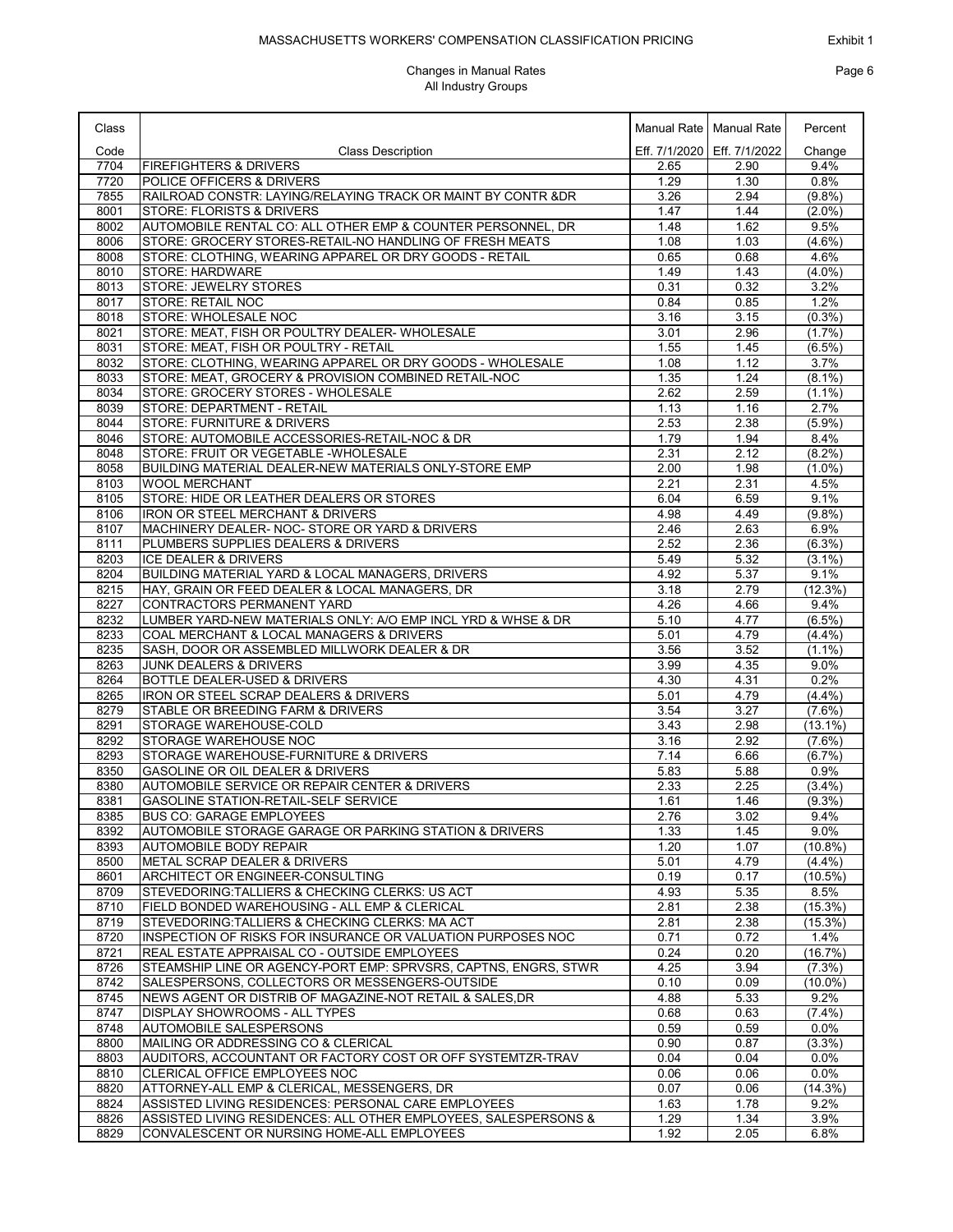#### Exhibit 1

### MASSACHUSETTS WORKERS' COMPENSATION CLASSIFICATION PRICING

| Class |                                                                 |       | Manual Rate   Manual Rate     | Percent    |
|-------|-----------------------------------------------------------------|-------|-------------------------------|------------|
| Code  | <b>Class Description</b>                                        |       | Eff. 7/1/2020   Eff. 7/1/2022 | Change     |
| 8831  | PET GROOMING & DRIVERS                                          | 0.89  | 0.91                          | 2.2%       |
| 8832  | PHYSICIAN & CLERICAL                                            | 0.25  | 0.24                          | $(4.0\%)$  |
| 8833  | HOSPITAL: PROFESSIONAL EMPLOYEES                                | 1.01  | 0.95                          | $(5.9\%)$  |
| 8835  | NURSING-HOME HEALTH, PUBLIC & TRAVELING-ALL EMPLOYEES           | 1.63  | 1.54                          | (5.5%)     |
| 8868  | COLLEGE: PROFESSIONAL EMPLOYEES & CLERICAL                      | 0.64  | 0.64                          | 0.0%       |
| 8901  | TELEPHONE OR TELEGRAPH CO: OFF OR EXCH EMP &CL                  | 0.06  | 0.06                          | 0.0%       |
| 9014  | <b>BUILDINGS - OPERATION BY CONTRACTORS</b>                     | 2.01  | 1.85                          | $(8.0\%)$  |
| 9015  | BUILDINGS-OPERATION BY OWNER OR LESSEE                          | 2.70  | 2.59                          | $(4.1\%)$  |
| 9016  | AMUSEMENT PARK OR EXHIBITION OPERATION & DR                     | 1.60  | 1.51                          | $(5.6\%)$  |
| 9019  | BRIDGE OR VEHICULAR TUNNEL OPERATION & DRIVERS                  | 2.82  | 2.38                          | $(15.6\%)$ |
| 9033  | HOUSING AUTHORITY & CLERICAL, SALES, DRIVERS                    | 2.23  | 2.09                          | (6.3%)     |
| 9040  | HOSPITAL: ALL OTHER EMPLOYEES                                   | 2.56  | 2.69                          | 5.1%       |
| 9044  | CASINO GAMBLING HOTEL-ALL EMPLOYEES & CLERICAL, SALESPERSONS, D | 1.20  | 1.14                          | $(5.0\%)$  |
| 9052  | HOTEL: ALL OTHER EMPLOYEES & SALES, DRIVERS                     | 1.33  | 1.27                          | $(4.5\%)$  |
| 9058  | HOTEL: RESTAURANT EMPLOYEES                                     | 1.26  | 1.28                          | 1.6%       |
| 9060  | CLUB-COUNTRY, GOLF, FISHING OR YACHT & CLERICAL                 | 0.90  | 0.88                          | $(2.2\%)$  |
| 9061  | <b>CLUB NOC &amp; CLERICAL</b>                                  | 0.85  | 0.88                          | 3.5%       |
| 9062  | CASINO GAMBLING-ALL EMPLOYEES & CLERICAL, SALESPERSONS, DRIVERS | 0.85  | 0.88                          | 3.5%       |
| 9063  | YMCA, YWCA, YMHA OR YWHA, INSTITUTION-ALL EMPLOYEES & CLERICAL  | 0.53  | 0.53                          | 0.0%       |
| 9077  | UNITED STATES ARMED SERVICE RISK-ALL EMPLOYEES & DRIVERS        | 5.45  | 5.91                          | 8.4%       |
| 9079  | <b>RESTAURANT NOC</b>                                           | 0.92  | 0.86                          | (6.5%)     |
| 9089  | <b>BILLIARD HALL</b>                                            | 0.73  | 0.62                          | $(15.1\%)$ |
| 9093  | <b>BOWLING LANE</b>                                             | 1.02  | 0.95                          | $(6.9\%)$  |
| 9101  | COLLEGE: ALL OTHER EMPLOYEES                                    | 3.12  | 3.24                          | 3.8%       |
| 9102  | PARK NOC- ALL EMPLOYEES & DRIVERS                               | 2.02  | 1.79                          | $(11.4\%)$ |
| 9154  | THEATER NOC: ALL OTHER EMPLOYEES                                | 1.29  | 1.36                          | 5.4%       |
| 9156  | THEATER NOC: PLAYERS, ENTERTAINERS OR MUSICIANS                 | 1.55  | 1.67                          | 7.7%       |
| 9178  | ATHLETIC TEAM OR PARK: NON-CONTACT SPORTS                       | 12.34 | 11.72                         | $(5.0\%)$  |
| 9179  | ATHLETIC TEAM OR PARK: CONTACT SPORTS                           | 31.19 | 34.14                         | 9.5%       |
| 9180  | AMUSEMENT DEVICE OPERATION NOC-NOT TRAV & DR                    | 4.01  | 3.97                          | $(1.0\%)$  |
| 9182  | ATHLETIC TEAM OR PARK: OPERATIONS & DRIVERS                     | 2.85  | 2.56                          | $(10.2\%)$ |
| 9186  | CARNIVAL, CIRCUS OR AMUSEMENT DEVICE OP-TRAV-ALL EMP & DR       | 4.01  | 3.97                          | $(1.0\%)$  |
| 9220  | <b>CEMETERY OPERATION &amp; DRIVERS</b>                         | 2.86  | 3.13                          | 9.4%       |
| 9402  | <b>STREET CLEANING &amp; DRIVERS</b>                            | 3.61  | 3.43                          | $(5.0\%)$  |
| 9403  | GARBAGE, ASHES OR REFUSE COLLECTION & DRIVERS                   | 8.78  | 8.60                          | $(2.1\%)$  |
| 9410  | MUNICIPAL, TOWN, COUNTY OR STATE EMP NOC                        | 2.86  | 3.12                          | 9.1%       |
| 9501  | SIGN PAINTING OR LETTERING-INSIDE & DRIVERS                     | 1.82  | 1.77                          | $(2.7\%)$  |
| 9505  | PAINTING: AUTO OR CARRIAGE BODIES                               | 1.82  | 1.77                          | (2.7%      |
| 9519  | HOUSEHOLD APPLIANCES-ELECTRICAL-INSTALL, SERV OR REPAIR & DR    | 2.52  | 2.18                          | (13.5%)    |
| 9521  | HOUSE FURNISHINGS INSTALLATION-NOC                              | 2.65  | 2.60                          | (1.9%)     |
| 9522  | <b>UPHOLSTERING</b>                                             | 1.43  | 1.39                          | (2.8%)     |
| 9533  | SCAFFOLDING: SCAFFOLD INST, RPR OR REMOVAL- BUILT UP FROM GROUN | 12.56 | 13.73                         | 9.3%       |
| 9534  | MOBILE CRANE & HOIST SERV CONTR-NOC-ALL OP -INCL YRD EMP &DR    | 4.98  | 4.87                          | (2.2%)     |
| 9549  | ADVERTISING CO & DRIVERS                                        | 3.87  | 3.50                          | $(9.6\%)$  |
| 9552  | SIGN MFG-ERECTION, REPAIR OR MAINT & SHOP, DR                   | 6.67  | 6.11                          | $(8.4\%)$  |
| 9586  | BARBER SHOP, BEAUTY PARLOR, HAIR STYLING SALON                  | 0.27  | 0.28                          | 3.7%       |
|       |                                                                 |       |                               |            |
| 9620  | FUNERAL DIRECTOR & DRIVERS                                      | 0.68  | 0.64                          | (5.9%)     |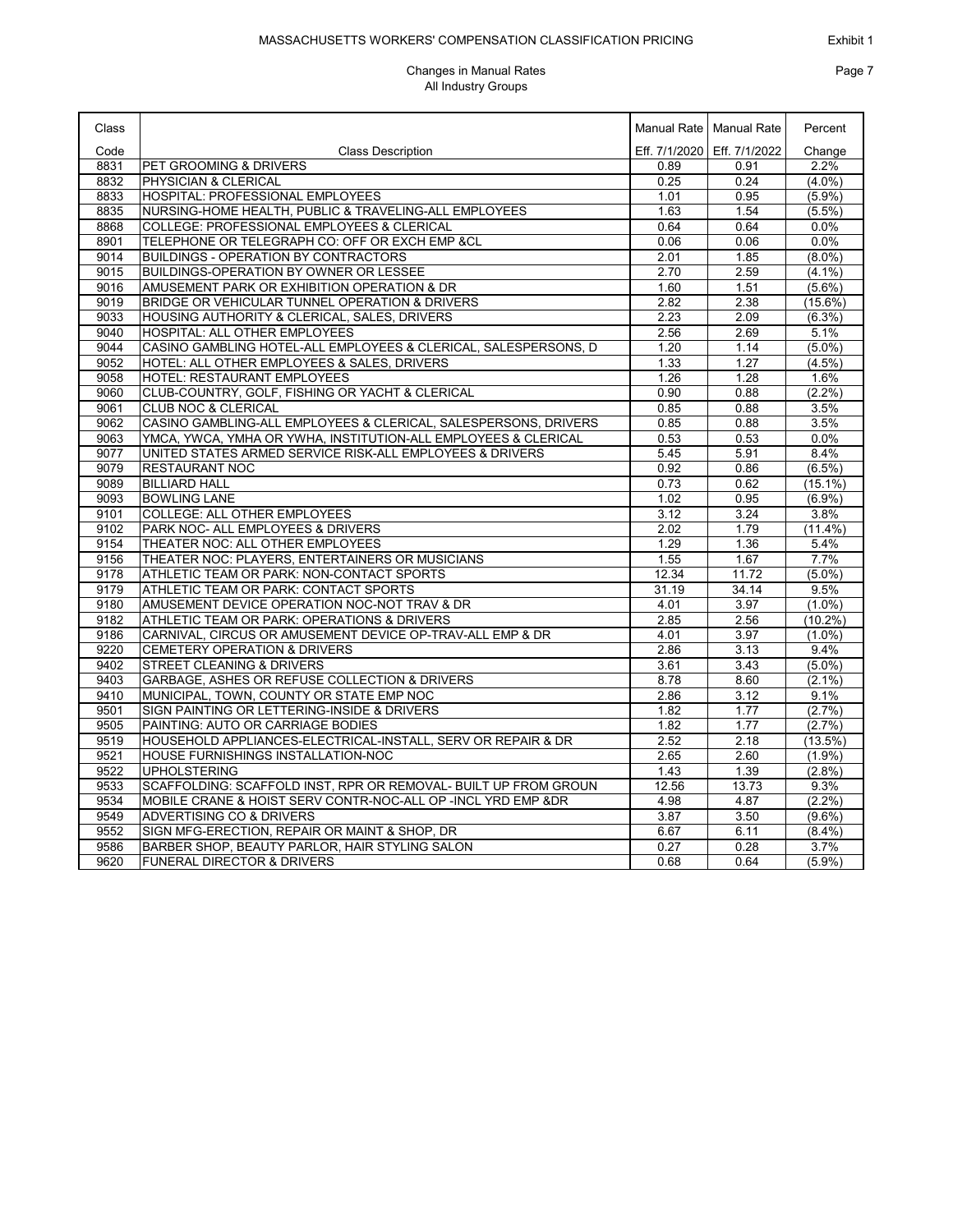## Massachusetts Workers Compensation Classification Pricing

## Summary of 7/1/2022 Stipulation Effects

|                        | Effective | Effective | Percent  |
|------------------------|-----------|-----------|----------|
|                        | 7/1/2020  | 7/1/2022  | Change   |
| (1) Average Rate       |           |           |          |
| Manufacturing          | 1.706     | 1.672     | $-2.0%$  |
| Construction           | 4.361     | 4.241     | $-2.8%$  |
| Office & Clerical      | 0.130     | 0.124     | $-4.9%$  |
| Goods & Services       | 1.484     | 1.426     | $-3.9%$  |
| <b>Miscellaneous</b>   | 4.215     | 4.041     | $-4.1%$  |
| Total                  | 0.794     | 0.766     | $-3.46%$ |
| (2) Manual Rate        |           |           |          |
| Manufacturing          | 1.617     | 1.600     | $-1.1%$  |
| Construction           | 4.272     | 4.214     | $-1.4%$  |
| Office & Clerical      | 0.125     | 0.121     | $-2.6%$  |
| Goods & Services       | 1.408     | 1.367     | $-2.9%$  |
| <b>Miscellaneous</b>   | 3.972     | 3.846     | $-3.2%$  |
| Total                  | 0.761     | 0.745     | $-2.2%$  |
| (3) Expected Loss Rate |           |           |          |
| Manufacturing          | 0.817     | 0.811     | $-0.8%$  |
| Construction           | 1.831     | 1.829     | $-0.1%$  |
| Office & Clerical      | 0.063     | 0.061     | $-3.5%$  |
| Goods & Services       | 0.714     | 0.693     | $-2.9%$  |
| <b>Miscellaneous</b>   | 1.892     | 1.825     | $-3.6%$  |
| Total                  | 0.362     | 0.355     | $-2.0%$  |
| (4) D-Ratio            |           |           |          |
| Manufacturing          | 0.151     | 0.184     | 21.8%    |
| Construction           | 0.147     | 0.180     | 22.5%    |
| Office & Clerical      | 0.157     | 0.187     | 19.4%    |
| Goods & Services       | 0.154     | 0.186     | 21.1%    |
| Miscellaneous          | 0.151     | 0.182     | 20.3%    |
| Total                  | 0.151     | 0.184     | 21.3%    |

### Notes:

- (1), (2), (3): Averages based on latest five Policy Year Schedule Z payrolls by class code.
- (4): Averages based on Expected Losses (latest five Policy Years Schedule Z payrolls x Expected Loss Rates) by class code.